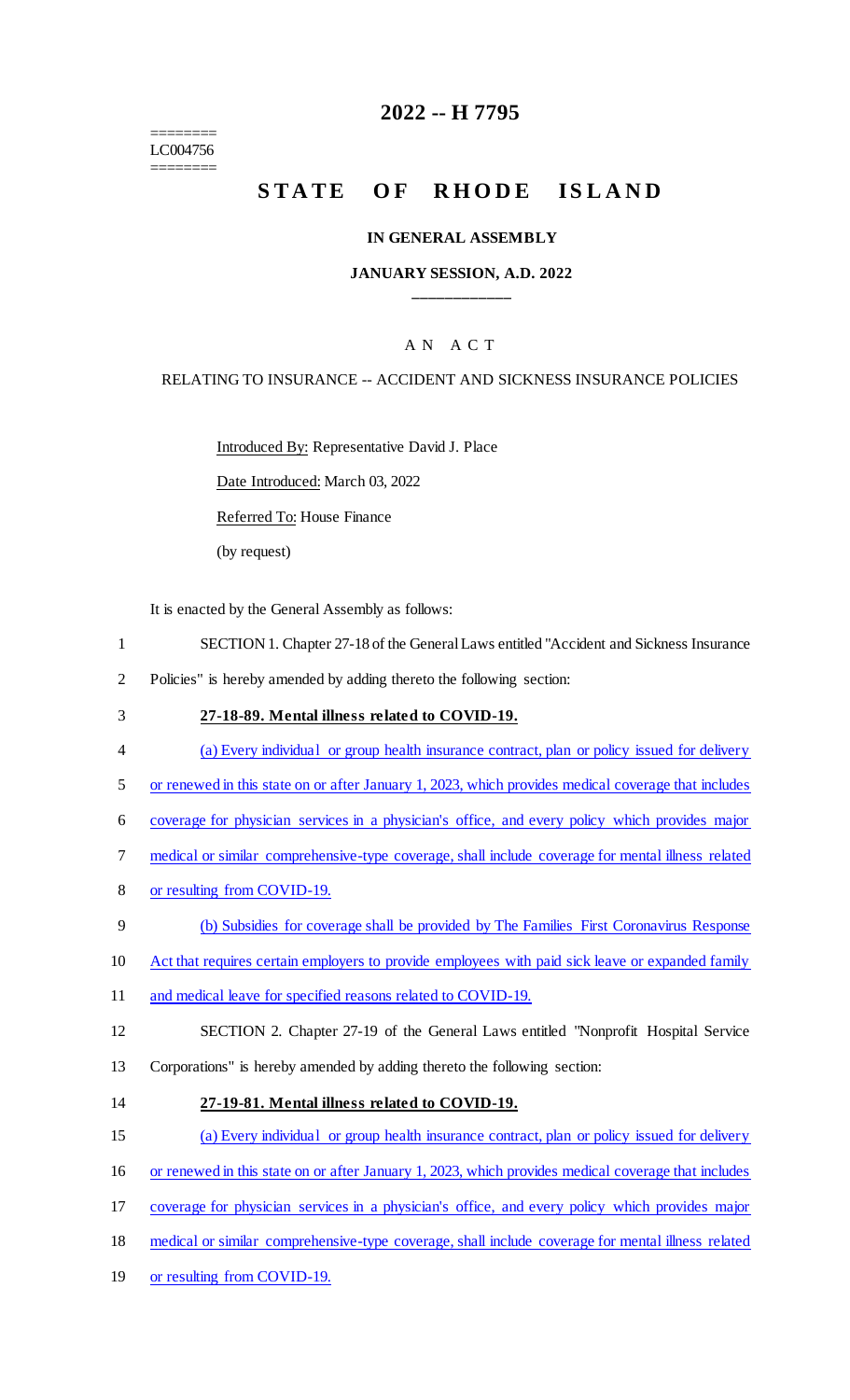- (b) Subsidies for coverage shall be provided by The Families First Coronavirus Response
- 2 Act that requires certain employers to provide employees with paid sick leave or expanded family
- and medical leave for specified reasons related to COVID-19.
- SECTION 3. Chapter 27-20 of the General Laws entitled "Nonprofit Medical Service Corporations" is hereby amended by adding thereto the following section:
- **27-20-77. Mental illness related to COVID-19.**
- (a) Every individual or group health insurance contract, plan or policy issued for delivery
- or renewed in this state on or after January 1, 2023, which provides medical coverage that includes
- coverage for physician services in a physician's office, and every policy which provides major
- medical or similar comprehensive-type coverage, shall include coverage for mental illness related
- 11 or resulting from COVID-19.
- (b) Subsidies for coverage shall be provided by The Families First Coronavirus Response
- 13 Act that requires certain employers to provide employees with paid sick leave or expanded family
- and medical leave for specified reasons related to COVID-19.
- SECTION 4. Chapter 27-41 of the General Laws entitled "Health Maintenance Organizations" is hereby amended by adding thereto the following section:
- **27-41-94. Mental illness related to COVID-19.**
- (a) Every individual or group health insurance contract, plan or policy issued for delivery
- 19 or renewed in this state on or after January 1, 2023, which provides medical coverage that includes
- coverage for physician services in a physician's office, and every policy which provides major
- 21 medical or similar comprehensive-type coverage, shall include coverage for mental illness related
- or resulting from COVID-19.
- (b) Subsidies for coverage shall be provided by The Families First Coronavirus Response
- 24 Act that requires certain employers to provide employees with paid sick leave or expanded family
- 25 and medical leave for specified reasons related to COVID-19.
- SECTION 5. Chapter 42-7.2 of the General Laws entitled "Office of Health and Human
- Services" is hereby amended by adding thereto the following section:
- **42-7.2-21. Mental illness related to COVID-19.**
- (a) Rhode Island Medicaid and its contracted managed care entities shall provide coverage,
- on or after January 1, 2023, for mental illness related or resulting from COVID-19.
- (b) Subsidies for coverage shall be provided by The Families First Coronavirus Response
- Act that requires certain employers to provide employees with paid sick leave or expanded family
- and medical leave for specified reasons related to COVID-19.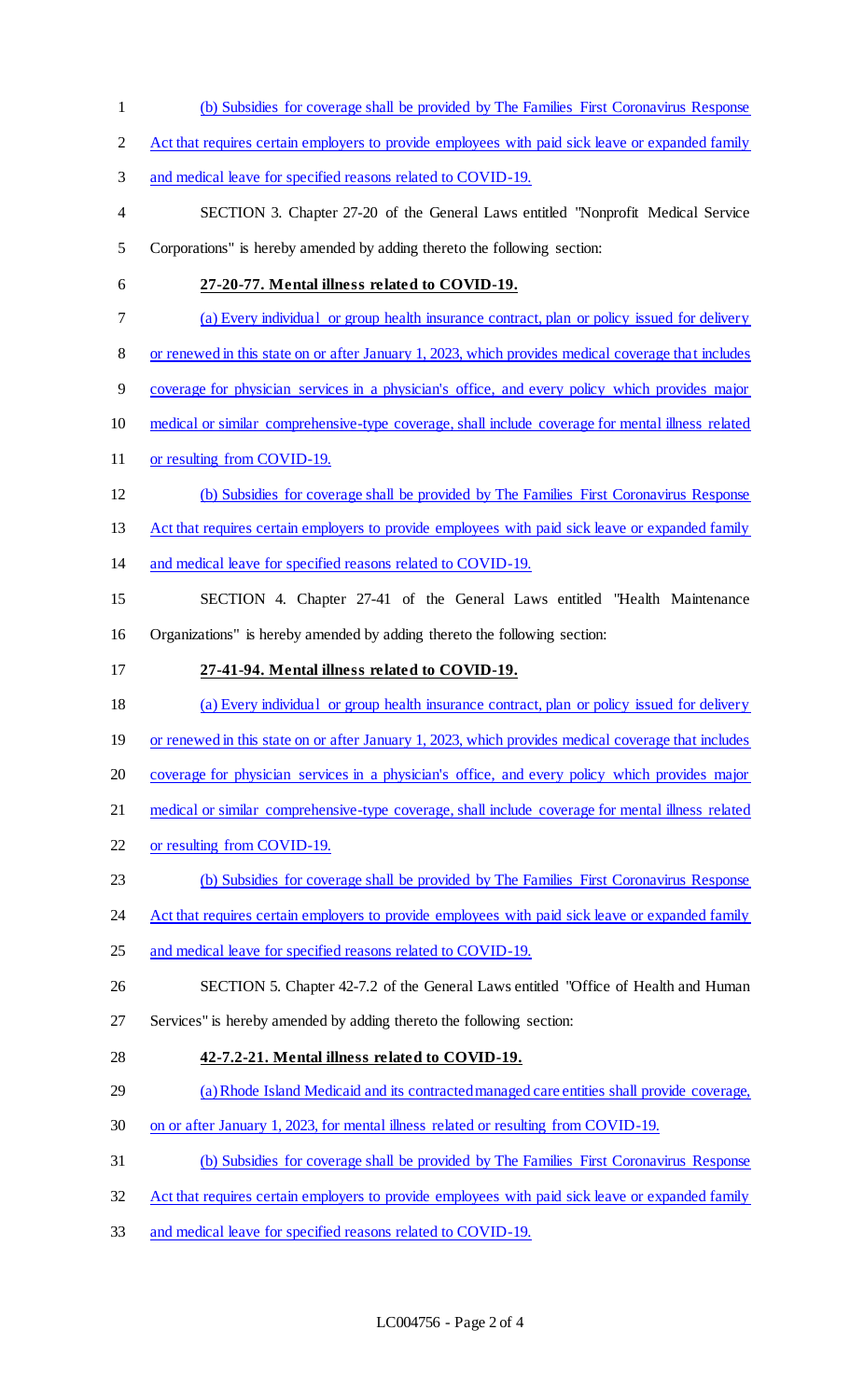======== LC004756 ========